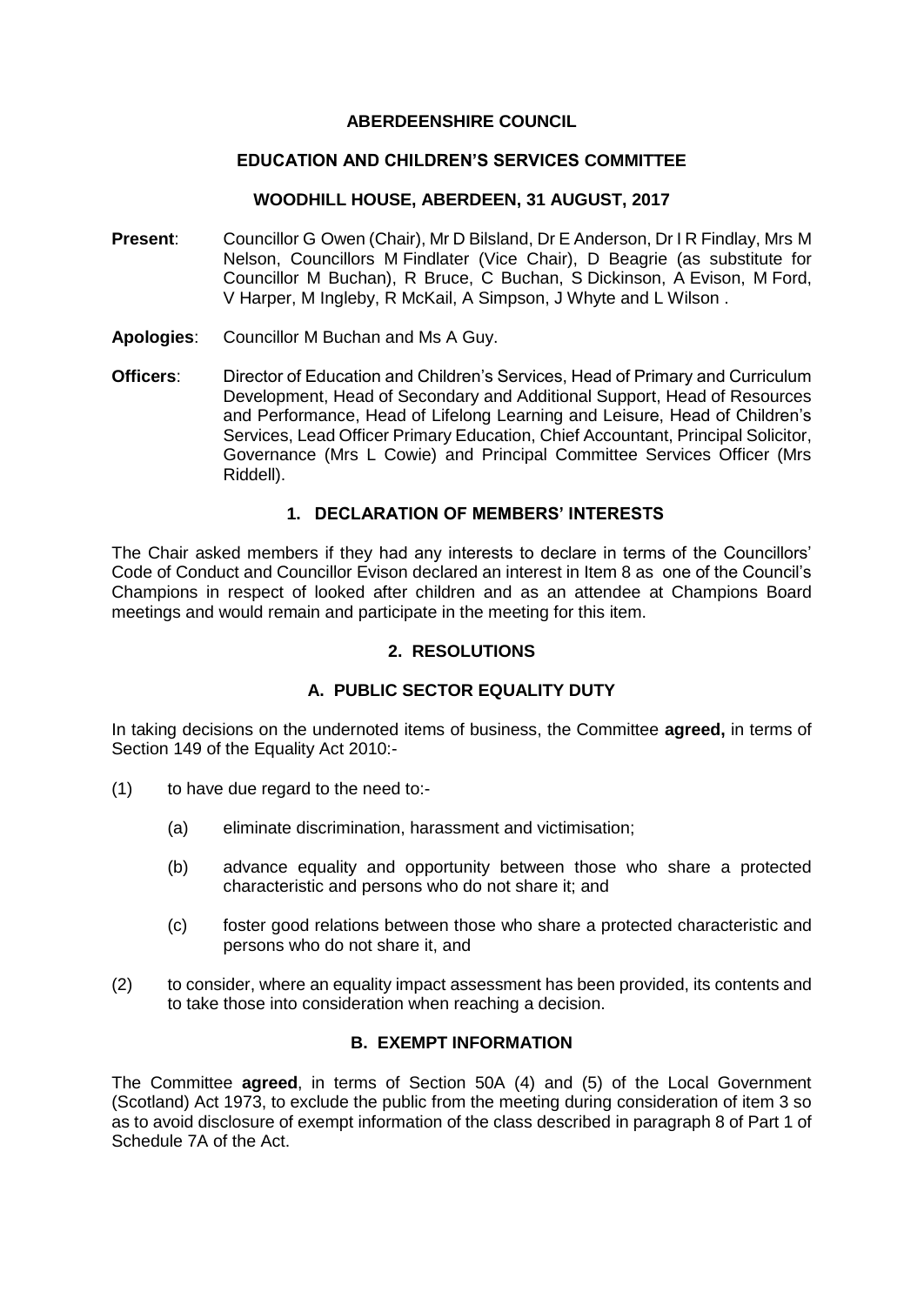# **3. CONTRACT AWARD FOR LIBRARY BOOKS AND E-MATERIALS**

With reference to the Minute of Meeting of the Vacation Committee of 28 July 2017 (Item 4). when it had been agreed to approve the addition of the contract for the supply of library books and e-materials to the Education and Children's Services Directorate Work Plan, approve the Business Case for the procurement of the goods and reserve approval of the award report to the Education and Children's Services Committee, there was circulated a report dated 17 August 2017 by the Director of Education and Children's Services seeking authority to participate in the Framework Agreement managed by Scotland Excel for the provision of library books and e-materials.

The Committee **agreed** to:-

- (1) note the referral from the Vacation Committee regarding the award of contract;
- (2) the use of the Scotland Excel Framework Agreement for the procurement of Library Books and E-Materials for Culture & Sport Library Services; and
- (3) note that call off contracts under the terms of the Framework would be awarded by the Chief Officer in accordance with Financial Regulations.

## **4. THE EXPANSION OF EARLY LEARNING AND CHILDCARE SCOTLAND 2017/18 ACTION PLAN**

There was circulated a report dated 21 July 2017 by the Director of Education and Children's Services seeking approval of the Council's response to the Scottish Government's *A Blueprint for 2020: The Expansion of Early Learning and Childcare in Scotland 2017/2018 Action Plan,* a commitment to increase the provision of free early learning and childcare (ELC) to 1140 hours for eligible 2 year olds and all 3 and 4 year olds by 2020. The report set out how Aberdeenshire Council would ensure that high quality ELC was available for families and learners including the development of detailed local service delivery action plans for each school cluster by January 2018.

Discussion took place on consultation with staff; links with and potential impact on third sector, social enterprise, childminders and other partner organisations; additional training requirements; options for mixed model service delivery and on a series of workshops planned.

## The Committee **agreed**:-

- (1) to approve Aberdeenshire Council's response to the Scottish Government's *A Blueprint for 2020: The Expansion of Early Learning and Childcare in Scotland 2017/18 Action Plan* as detailed in Appendix 1 of the report; and
- (2) that the Director of Education and Children's Services arrange an away day for Members of the Committee to include a workshop on progress in implementation of the Action Plan.

# **5. MINUTE OF MEETING OF THE EDUCATION AND CHILDREN'S SERVICES COMMITTEE ON 14 JUNE, 2017**

The Minute of Meeting of the Education and Children's Services Committee of 14 June, 2017, had been circulated, was **approved** as a correct record, and thereafter signed by the Chair.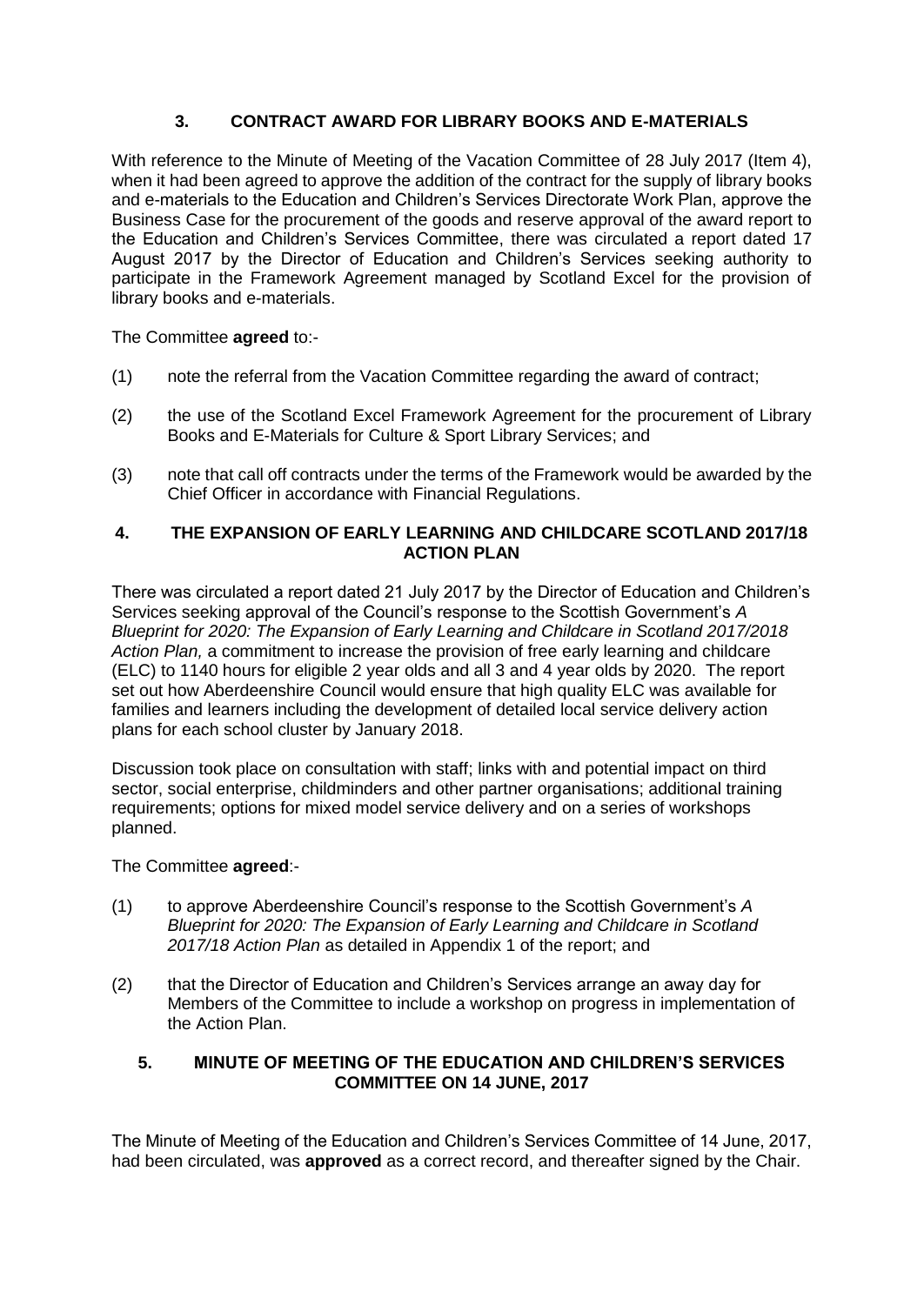# **6. NOTICE OF MOTION BY COUNCILLOR EVISON**

From Councillor Evison:-

"Committee notes that in June 2017 the EIS passed a motion to campaign for free sanitary products to be made available for pupils and students in all schools, colleges and universities. Further, Committee notes that 99% of the Scottish Youth Parliament's members believe that access to menstrual hygiene products is a basic human right. Committee welcomes the fact that Aberdeenshire schools generally hold supplies of sanitary and other personal hygiene products for pupils who ask for them. Committee requests that consideration is given to making these products more readily and easily available to pupils in need of them."

Councillor Evison spoke to her motion which was seconded by Councillor Harper.

After discussion, the Committee **agreed** that the Director report on current practice within schools and identifying options available to provide ready and easy access to sanitary products in both primary and secondary schools.

## **7. FINANCIAL MONITORING AS AT 30 JUNE 2017**

A report dated 16 August 2017 by the Director of Education and Children's Services had been circulated containing financial monitoring information for Education and Children's Services for the period to 30 June 2017 for both revenue and capital budget excluding the budgets for Visitor Attractions, Active Aberdeenshire, Sports and Leisure Management Client and Sports and Leisure Management contractor which would instead be reported separately to the Infrastructure Services and Communities Committees respectively based on their remits. The report advised that the forecast revenue expenditure was over budget; highlighted significant budget pressure areas; set out action being taken by officers to address the projected overspend; and sought approval of a number of budget virements as set out in Appendix 3 of the report.

During discussion Members asked about current vacancies and the potential impact of filling those vacancies on the teachers' budget, the process for determining requirements for out of authority placements, the redirection of funding to Child and Adolescent Mental Health Services (CAMHS), the virement of funds to other budgets and how those funds would be utilised, the permanent transfer of budgets relating to repairs and maintenance and those projects which would not be progressed as quickly as anticipated.

Thereafter, the Committee **agreed**:-

- (1) to note the revenue and capital budget monitoring as at 30 June 2017;
- (2) to approve the virements set out in Appendix 3 and note the revenue budget adjustments, some of which would be reported to Full Council for approval;
- (3) that the Head of Resources & Performance provide a briefing note to Members on the budget transfers in terms of how those funds would be utilised, how the service would be delivered and the associated risks,
- (4) that the Director of Education and Children's Services report further on how the Service is addressing mental health issues in schools and across Aberdeenshire, and
- (5) that the Head of Resources & Performance update Ward Members on the revised timescale for delivery of those projects included in the Work Plan which had encountered delays.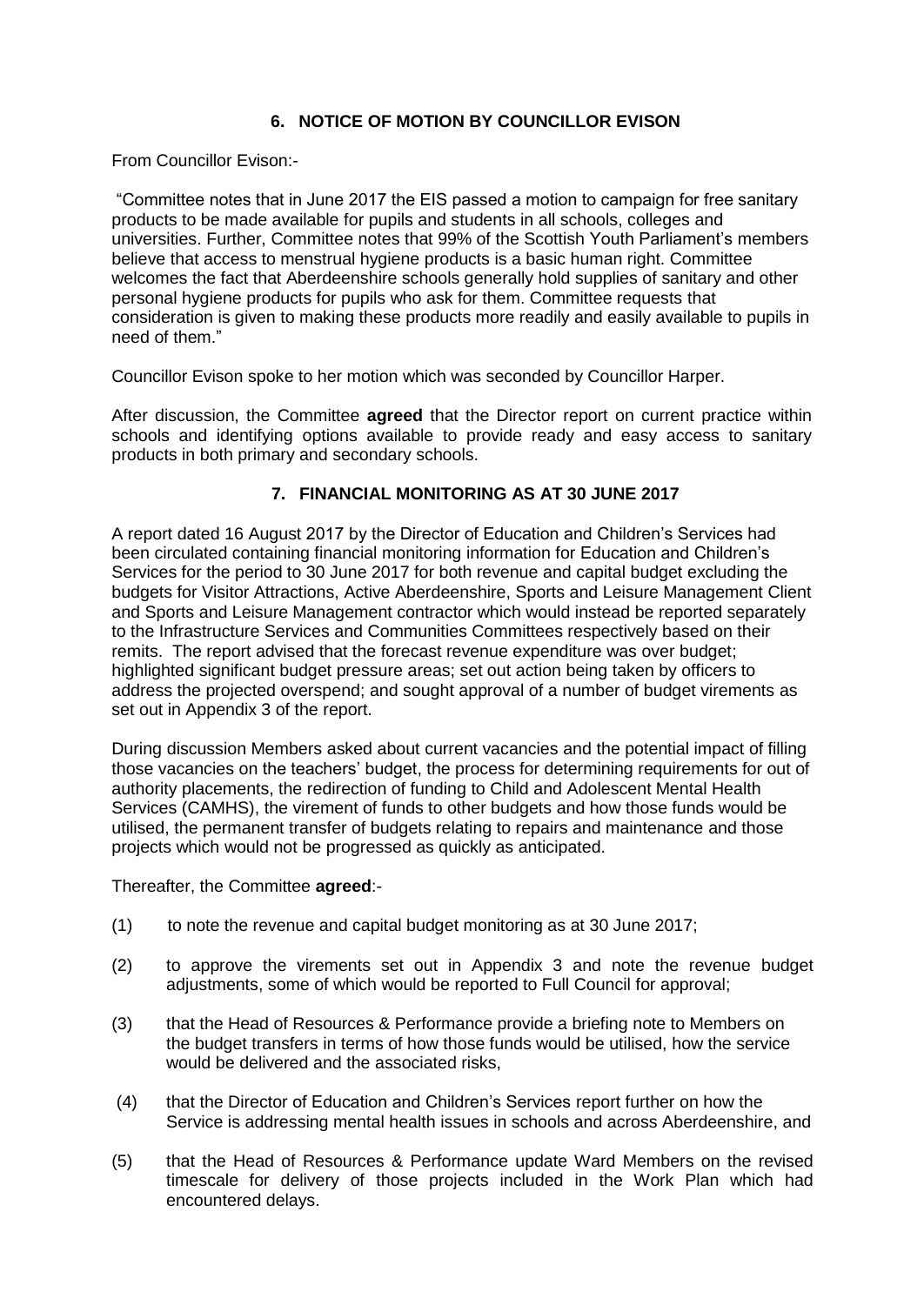# **8. CHIEF SOCIAL WORK OFFICER ANNUAL REPORT 2016/17**

There had been circulated a report dated 22 May, 2017, by the Director of Education and Children's Services, introducing the Chief Social Work Officer (CSWO) Annual Report 2016/17. The report showed a service which was performing well in most of the key areas and advised that there were no specific areas which required additional scrutiny and planning beyond the routine Service and Council performance management processes. In those areas where improvement was required, timely and effective remedial measures had been put in place. The Chief Social Work Officer then spoke to his report.

During discussion, Members asked questions about workforce issues around recruitment and retention of staff, impact of Self Directed Support, changes to governance in terms of integrated services, partnership working, increase in numbers of mental health officers and opportunities to provide easier access to information on mental health services available.

### The Committee **agreed:**-

- (1) to note the CSWO Annual Report for the 2016/2017 financial year;
- (2) to acknowledge the level of investment by the Council in Social Work Services for the residents of Aberdeenshire;
- (3) to acknowledge the commitment of social work staff in the consistent delivery of high performing services; and
- (4) that the Chief Social Work Officer provide a Briefing Note to Members on the current position with the delivery of the My Life Dynamic Project

## **9. REVIEW OF ABERDEENSHIRE COUNCIL'S PROVISION FOR ADDITIONAL SUPPORT FOR LEARNING**

There had been circulated a report dated 26 July 2017 by the Director of Education and Children's Services outlining a programme of work to review the structures, systems and services for providing Additional Support for Learning in schools and communities. The report advised that the review would include ongoing and planned review activity and would document and disseminate best practice within Aberdeenshire and across the Northern Alliance with a view to driving improvement activity through a strategic plan aligned to the Education and Children's Service Plan 2018 – 2020.

During discussion Members asked questions on arrangements for consultation with parents, staff and unions; any potential impact on the allocation of Pupil Support Assistant posts, provisions for dispute resolution, training and development opportunities and on the use of Inspection review outcomes in the review process.

Thereafter, the Committee **agreed** to approve the programme of work to review the provision of Additional Support for Learning in Aberdeenshire, as outlined in Appendix A of the report.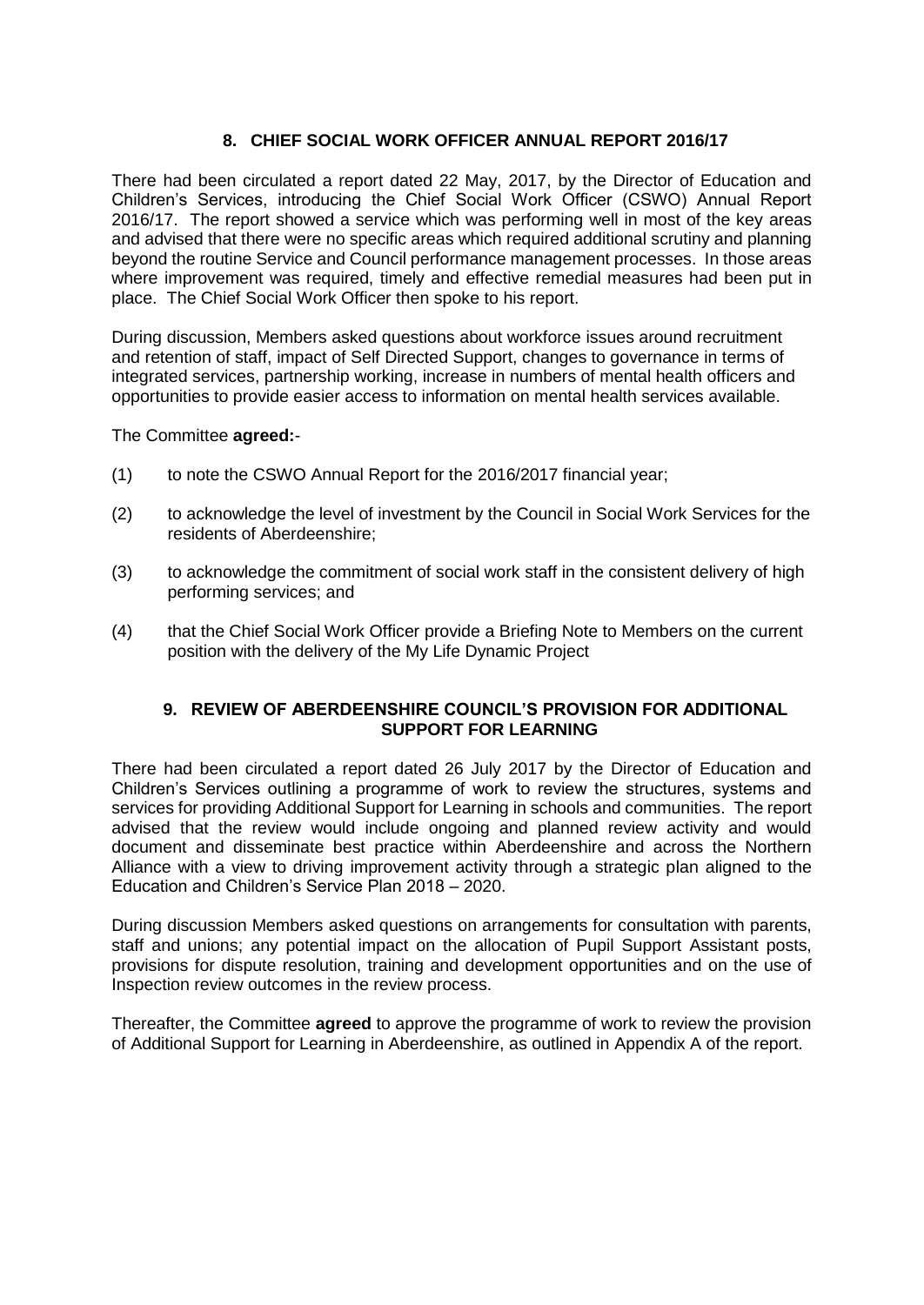## **10. ABERDEENSHIRE SQA EXAMINATION RESULTS – INITIAL ANALYSIS**

There had been circulated a report dated 4 August, 2017, by the Director of Education and Children's Services providing an initial analysis of attainment in Scottish Qualifications Authority (SQA) examination results in Aberdeenshire schools for the year ending June 2017. The report stated that the data was 'raw' data from SQA which allowed limited analysis at school level. There were notable successes in overall performance at stages S4, S5 and S6 across a range of measures including increased attainment at 5+ at level 6 in S5 compared to 2016 and the performance of special schools had been very strong with significant progress made in ensuring that special school Senior Phase pupils could access the full National Qualification framework.

During discussion, members commented on the overall improving performance and noted that information on attainment levels relating to the additional range of qualifications accredited by bodies other than the SQA would be included in the follow up report.

### The Committee **agreed:-**

- (1) to note the performance of Aberdeenshire academies in the national SQA diet of examinations in 2017 based on 'raw' SQA data and that the full INSIGHT analysis would be available in early September;
- (2) to acknowledge the excellent levels of improvement in measures across, S4, S5 and S6 and the hard work of pupils, parents and school staff in achieving these results; and
- (3) to approve the areas of continued focus to ensure the level of improvement is maintained year on year.

## **11. ABERDEENSHIRE IMPLEMENTATION OF STATUTORY GUIDANCE ON GAELIC EDUCATION**

A report dated 20 July 2017 by the Director of Education and Children's Services had been circulated advising (a) on arrangements for the provision and promotion of Gaelic Medium Education and Gaelic Learner Education as required by the Education (Scotland) Act 2016, (b) that the requirement to provide Gaelic Medium Primary Education (GMPE) came in to force on 1 February 2017 and since that date no enquiries requesting an assessment of need for GMPE had been received, (c) that there were currently seven learners living in Aberdeenshire accessing Gaelic Medium Education (GME) in Aberdeen City for which transport costs were being met, and (d) that information had been published on the Council's website providing clear guidance to parents on the process for requesting GME and that printed materials would soon be available in libraries and schools.

Following discussion on further opportunities to promote the availability of GME and to provide assistance to parents completing the necessary application, the Committee **agreed:-**

- (1) to note action taken to date to deliver and promote access to GME;
- (2) to approve the proposals contained in the report to ensure that the legislative requirements relating to the provision and promotion of Gaelic Medium Education and Gaelic Learner Education are met; and
- (3) that the Director consider further opportunities to ensure parents are aware of the application process.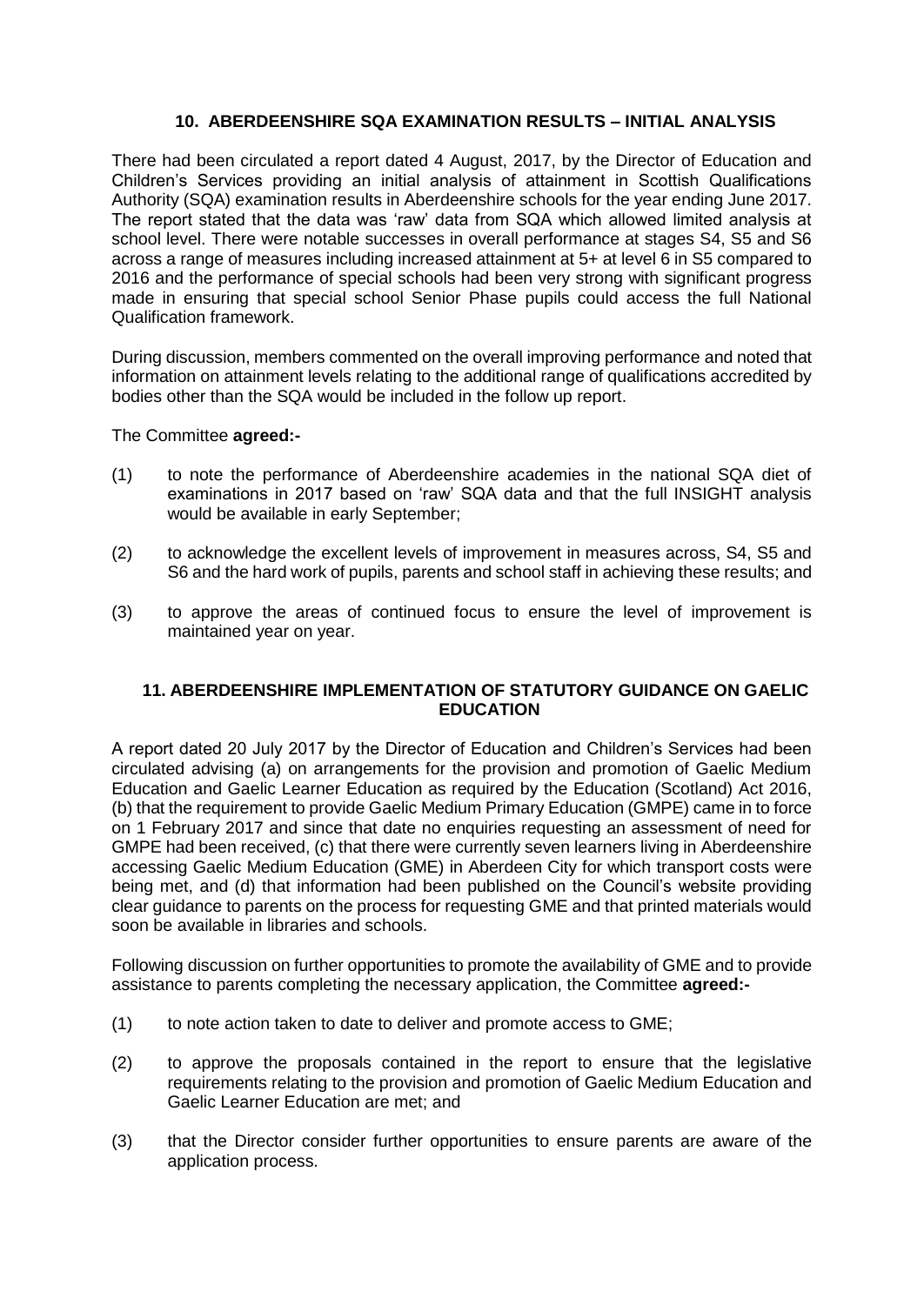# **12. STRACHAN PRIMARY SCHOOL**

With reference to the Minute of Meeting of 3 December, 2015 (Item 9, Page 986) when it had been agreed not to continue with a previous decision to mothball Strachan Primary School following a parental request, there was circulated a report dated 12 July 2017 by the Director of Education and Children's Services advising that in June 2017 the school roll had been anticipated to fall to zero pupils as a result of pupils moving on to secondary education and parental placings for a local primary school and a decision had been taken by officers to mothball Strachan Primary School.

At this stage in the proceedings, the Committee unanimously agreed to suspend Standing Order 2.1.2 to allow the meeting to continue beyond 1pm.

Following discussion, the Committee **agreed**:-

- (1) to note the mothballing of Strachan Primary School; and
- (2) that the Director of Education & Children's Services provide an update report to the Education and Children's Services Committee when required.

### **13. NATIONAL IMPROVEMENT FRAMEWORK PLAN**

With reference to the Minute of Meeting of the Committee of 27 October 2017 (Item 5) when the Council's approach to delivering the Scottish Government's *"Delivering Excellence and Equity in Scottish Education"* plan had been approved, there had been circulated a report dated 14 July 2017 by the Director of Education and Children's Services on the National Improvement Framework (NIF) and the new duty for Authorities from August 2017 when taking strategic decisions to have 'due regard' as to how they will help to address disparity of educational outcomes which exist between the most and least disadvantaged and at the same time raise attainment for all. The report contained a NIF work plan which the Authority was required to produce annually outlining its key actions to address the excellence and equity agenda.

The Committee **agreed**:-

- (1) to approve the Aberdeenshire National Improvement Framework (NIF) Plan as detailed in Appendix 1 of the report;
- (2) that the Director of Education and Children's Services
	- (a) provide an update report to Committee in December 2017 to include detailed information on parental involvement; and
	- (b) arrange for a summary report on the National Improvement Framework Plan to be circulated to Area Committees for information.

## **14. ABERDEENSHIRE SCHOOLS PIPE BANDS**

On a circulated report dated 21 July 2017 by the Director of Education and Children's Services recommending that two school pipe bands be established by the Instrumental Music Service and seeking approval for the use of a hunting version of the existing Aberdeenshire Council tartan for band uniforms, the Committee **agreed**:-

(1) to approve the establishment and naming of two new schools pipe bands as follows  $-$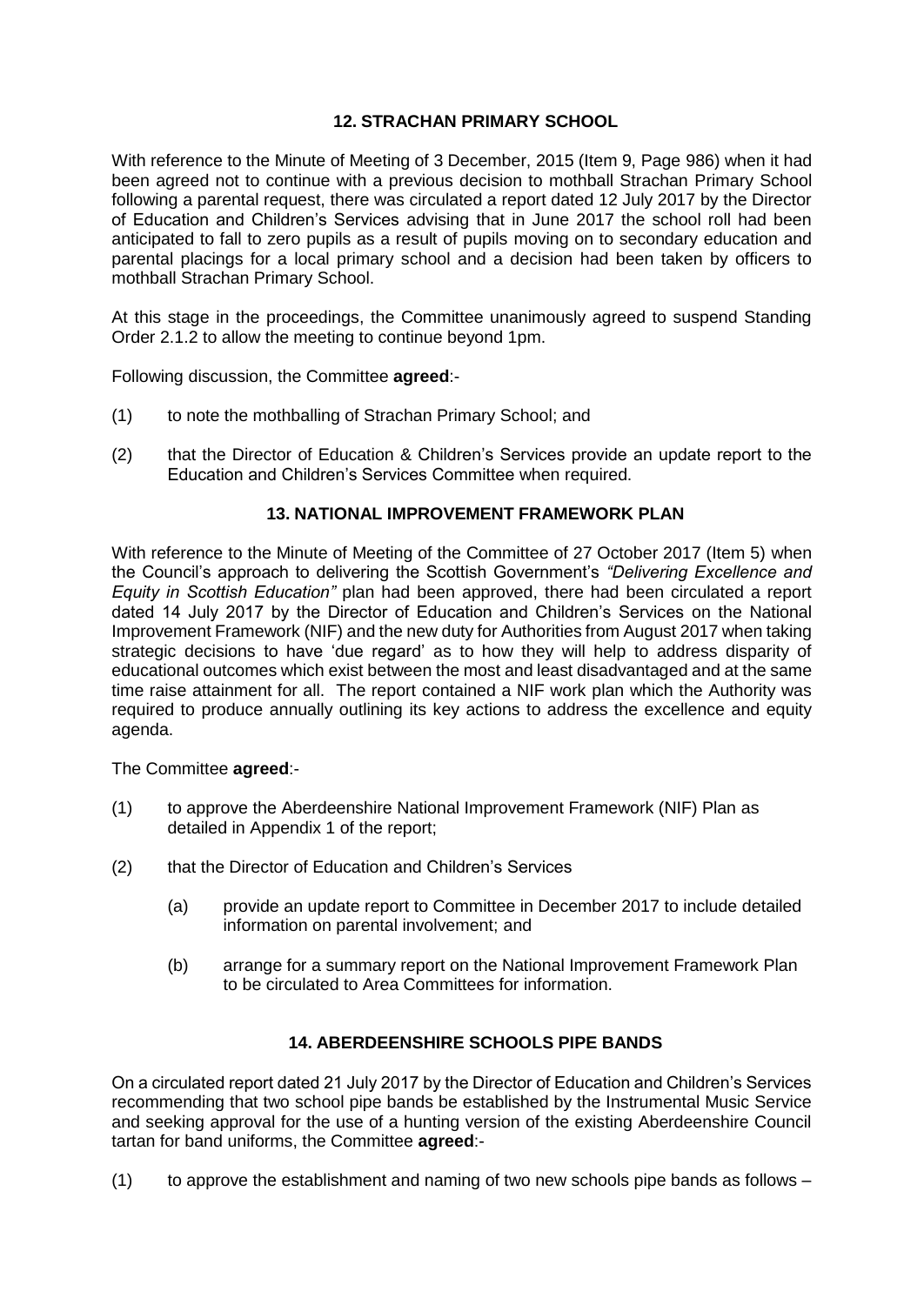- (a) the Provost of Aberdeenshire Schools Pipe Band, a performance band whose purpose would be to support civic events across Aberdeenshire; and
- (b) the Aberdeenshire Schools Pipe Band, a competition band providing the opportunity to participate in local and national competitions;
- (2) to endorse the use of the hunting version of the Aberdeenshire Council tartan to be used in band uniforms, the cost of which to be met from within existing budgets.

## **15. SCRUTINY REFERRAL FROM AUDIT COMMITTEE – GLOW**

With reference to the Minute of Meeting of the Audit Committee of 21 June 2017 (Item 14) there was circulated a report dated 17 August 2017 by the Director of Education and Children's Services Committee on a referral from the Audit Committee relating to a matter of service delivery identified for improvement in an Audit report, being increased use of technology in schools by means of a focused ICT strategy to enhance learning and teaching ensuring best value is achieved. The referral proposed that the Education and Children's Services Committee seek further reassurance from the Service in the form of a Stage 1 scrutiny report, as provided for in Part 4A of the Scheme of Governance, on whether the GLOW software was a suitable alternative and more cost effective solution to the Show My Homework software and determine any action to be taken as a result of the scrutiny activity.

The report set out the remit of the Audit Committee in terms of scrutiny of service delivery and the three stage committee review process for scrutiny within Aberdeenshire. The report also contained detailed information on technologies available within schools, including associated educational benefits and statistical information on usage.

Following discussion on the range of technologies available and the need for detailed feedback from users to determine the most suitable solution, the Committee **agreed**:-

- (1) to note the detailed information provided in the circulated report,
- (2) to conduct the Committee Review process in respect of the service delivery matter identified by the Audit Committee,
- (3) to seek further reassurance in the form of a Stage 1 Scrutiny report by the Director of Education and Children's Services to be presented to the December 2017 meeting of the Committee and that the report provide detailed feedback from users of GLOW,
- (4) that the Director of Education and Children's Services arrange an Away-Day for Members of the Committee to incorporate learning through technology so that Members can become familiar with all methods that are used by the Service and to see all webbased interfaces that support learning for young people and to invite Members of the Audit Committee to attend, and
- (5) that the Head of Resources & Performance report to the Audit Committee on 21 September 2017 with the Committee's decision.

## **16. PRIMARY CURRICULUM – MANAGING NON-CLASS CONTACT TIME**

A report dated 21 August 2017 by the Director of Education and Children's Services had been circulated on a review of the deployment and management of Visiting Specialist Teaching (VST) staff with the aim of all teaching staff provision including cover for non-class contact time being managed within each school's staffing complement. The report advised that there would be no reduction in teacher numbers, simply a change in the way in which